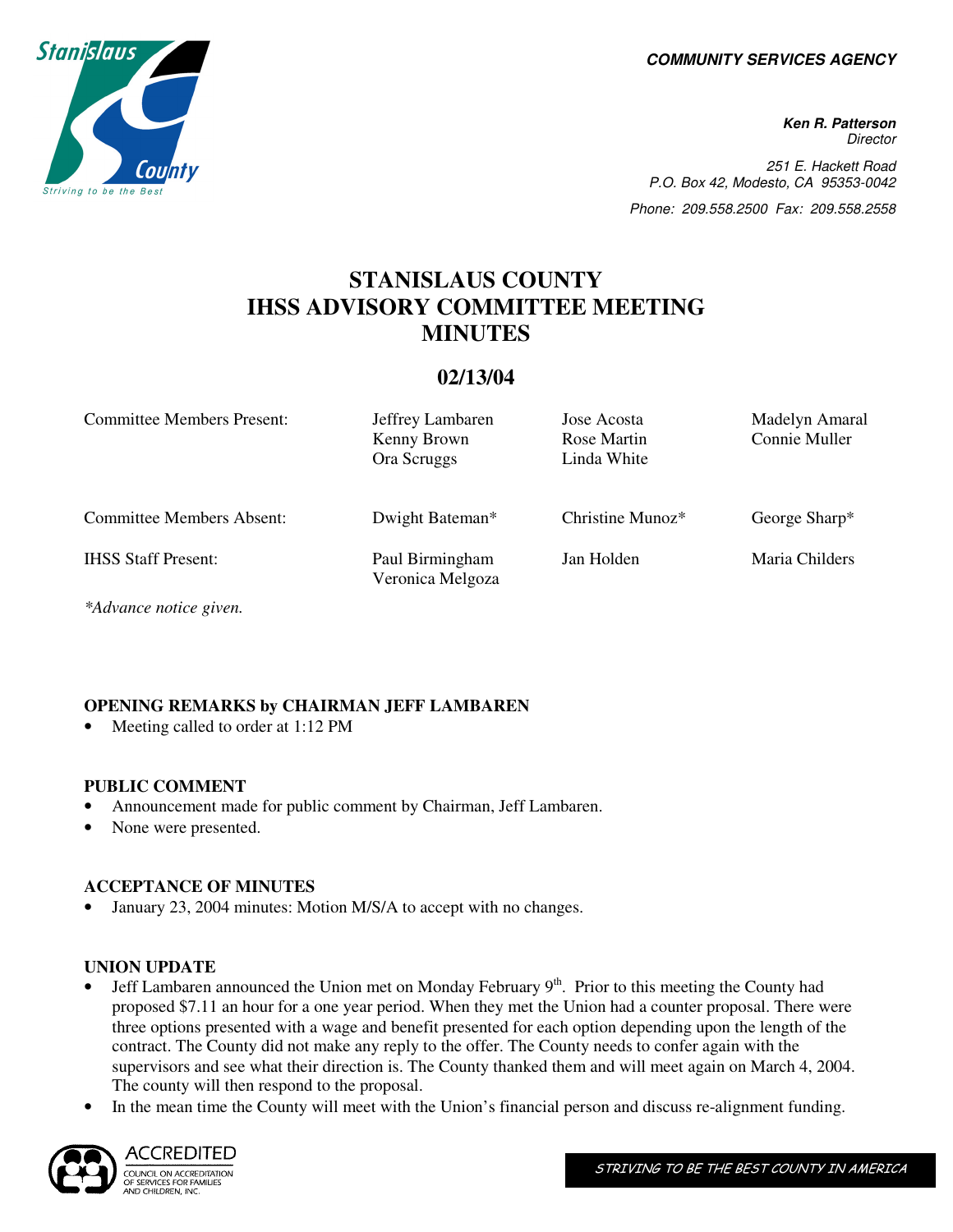## **BUDGET UPDATE**

- Paul announced that there isn't anything really happening right now but there are a lot of things on the table. One proposal is doing away with Public Authority's. The State will consider funding Registry Service.
- The second proposal is intended to save money. The State is saying they will not participate in more than minimum wage.
- Another proposal is the Counties will no longer be required to be the Employer of Record, it will be optional.
- The State conducted reviews of assessments in 22 counties. The State concluded that 1-25% of the hours may be unnecessary or not actually provided.
- Madelyn was in Sacramento at the State Budget and Financial Review Committee. Madelyn spoke to John Vasconcellos and Sheila Kuhel and she was told that nothing could be changed unless it goes to the Legislature.
- Kristi Rosenquist, UDW said the caregiver workforce is dwindling. The Union is going to run an ad and it will say, minimum wage, no benefits, no guarantee. The Union is expecting a bad response so they can take the response to the Governor to show he needs to support workers and workers need to have a raise.
- Connie asked about drug testing. Paul said everyone has the right to have their providers fingerprinted. The County will help with the process but the recipient must pay for the fingerprint. There is no provision for drug testing.

## **AB 784**

• Dwight was not here. There isn't anything new on this.

## **ANNUAL REPORT**

• Kenny will have a sample at our next meeting. Kenny's computer crashed but everything was saved.

## **REGISTRY SOFTWARE UPDATE**

- Jan will talk to Robert and they will review Madera's Program and call Madera to ask what the software costs. Jan will also have our IT people call San Francisco's IT people to find out if their program is compatible with Stanislaus County's IT system.
- Kenny believes Madera's is the easier one to work into existing computers. San Francisco's has to have a computer set up just for that and the other computers work off the assigned computer.
- Paul said we have file servers, they keep the information saved and it is backed up every night. He thinks that we could work with San Francisco's, unless it is something odd.

## **SURVEY**

- Jeff announced that the sub-committee has a working idea of what they would like on the survey and is this something that can be integrated with an IHSS Survey and jointly funded?
- Jan sent an e-mail to accounting saying this is what we are doing and can you tell me if we have still have funds available to do it. One response was they wanted to know how much money we were talking about. We need to take information to Gina Donahue with Strategic Marketing and ask for a ball park figure about the cost of the survey.
- The committee has not spent all of its money this year. We are still doing the annual report, we still have money and maybe able to pay for the whole survey ourselves. We want to save some money for things that may come up unexpectedly.
- Jan will share with the committee the information she received on the budget. What was spent and what it was spent for.
- Paul suggested to the committee that they might want to attend a legislature hearing. The committee liked this idea.
- Linda asked if there is a way we could find out the percentage of family members who work as providers. This could also be a question on the survey.